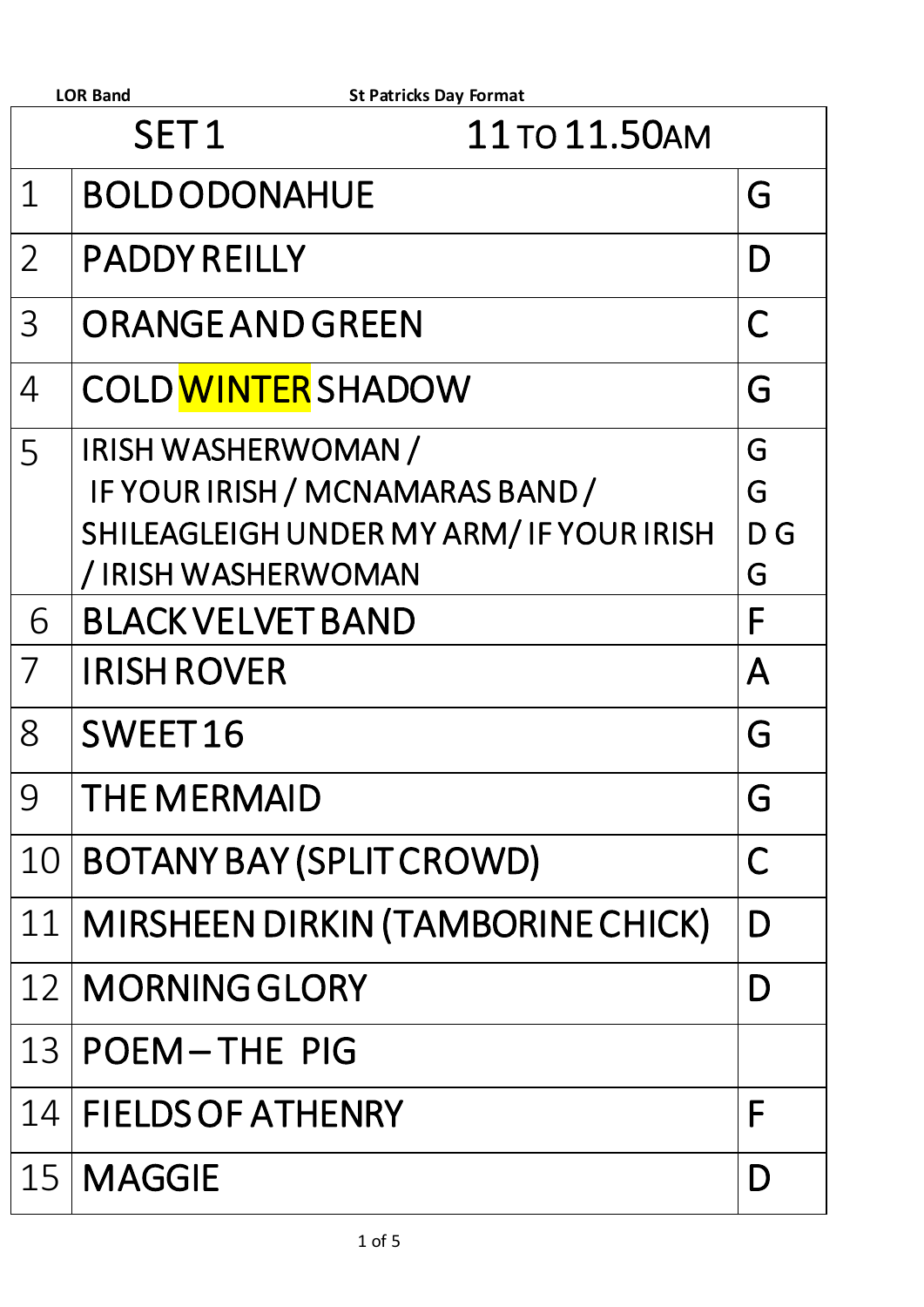| SET <sub>2</sub><br>12 TO 12.30PM      |                                 |           |
|----------------------------------------|---------------------------------|-----------|
|                                        | <b>TUNES</b>                    |           |
| $\mathbf 1$                            | <b>FOGGY DEW (SIOBAHN)</b>      | Fm        |
| $\overline{2}$                         | THE NIGHT VISITING SONG         | B         |
| $\overline{3}$                         | WHENIRISH EYES / TOORALOORALOOA | B         |
| $\overline{4}$                         | <b>BANKS OF THE ROSES</b>       | C         |
| 5                                      | <b>LORD NELSON</b>              | D         |
| 6                                      | <b>DICEY REILLY</b>             | G D       |
| $\overline{7}$                         | <b>DENIS OREILLY</b>            | D         |
| 8                                      | <b>WHISKEY ON A SUNDAY</b>      | G         |
| 9                                      | <b>DANNY BOY</b>                | C         |
| 10                                     | <b>HOLY GROUND</b>              |           |
| 11                                     | <b>NANCY WHISKEY</b>            | Е         |
| 12                                     | I'LLTELLME MA                   | G         |
| 13                                     | <b>WORKING ON RAILWAY</b>       | <b>AM</b> |
| 14                                     | <b>RARE OLD TIMES</b>           | C         |
|                                        |                                 |           |
| <b>WATKINS DANCERS</b><br>12.30TO 1 PM |                                 |           |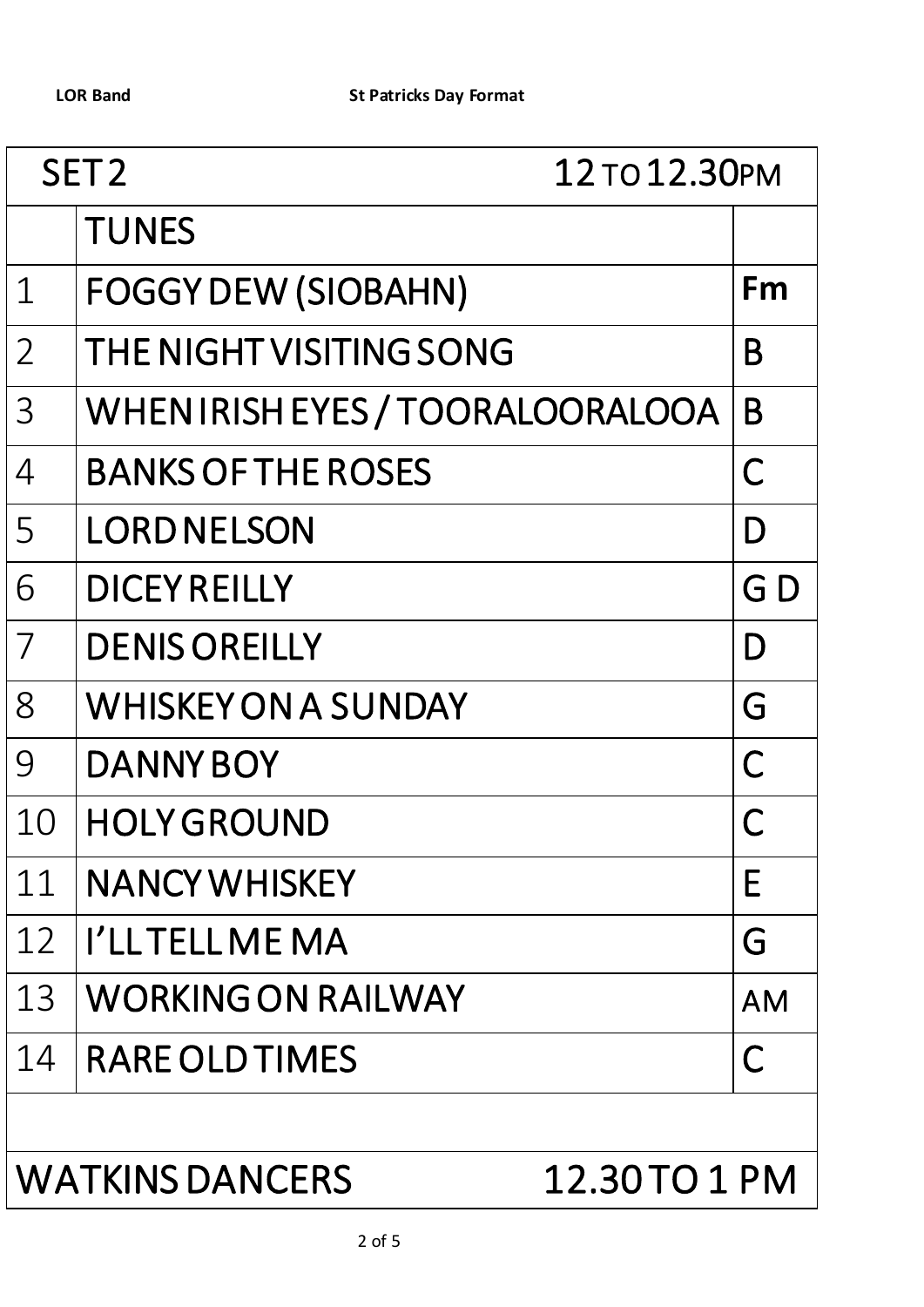| SET <sub>3</sub><br>1.10TO 2PM |                             |      |
|--------------------------------|-----------------------------|------|
|                                | <b>TUNES</b>                |      |
| $\mathbf 1$                    | <b>THE UNICORN</b>          | D    |
| $\overline{2}$                 | <b>RED HAIRED MARY</b>      | G    |
| $\overline{3}$                 | <b>DEAR OLD DONEGAL</b>     | D    |
| $\overline{4}$                 | <b>WILD ROVER</b>           | G    |
| 5                              | <b>WHISKEYIN THE JAR</b>    | D    |
| 6                              | <b>COCKLES AND MUSSELS</b>  | D    |
| $\overline{7}$                 | <b>MAGGIE</b>               | D    |
| 8                              | <b>LEAVING OF LIVERPOOL</b> | D    |
| 9                              | <b>RAMBLES OF SPRING</b>    | F    |
| 10                             | <b>DIRTY OLE TOWN</b>       | D    |
| 11                             | <b>MARY MACK</b>            | Dm C |
| 12                             | <b>WILLYE GO LASIE GO</b>   | D    |
| 13                             | <b>IRENE</b>                | G    |
|                                | SHOW ME THE WAYTO GO HOME   | G    |